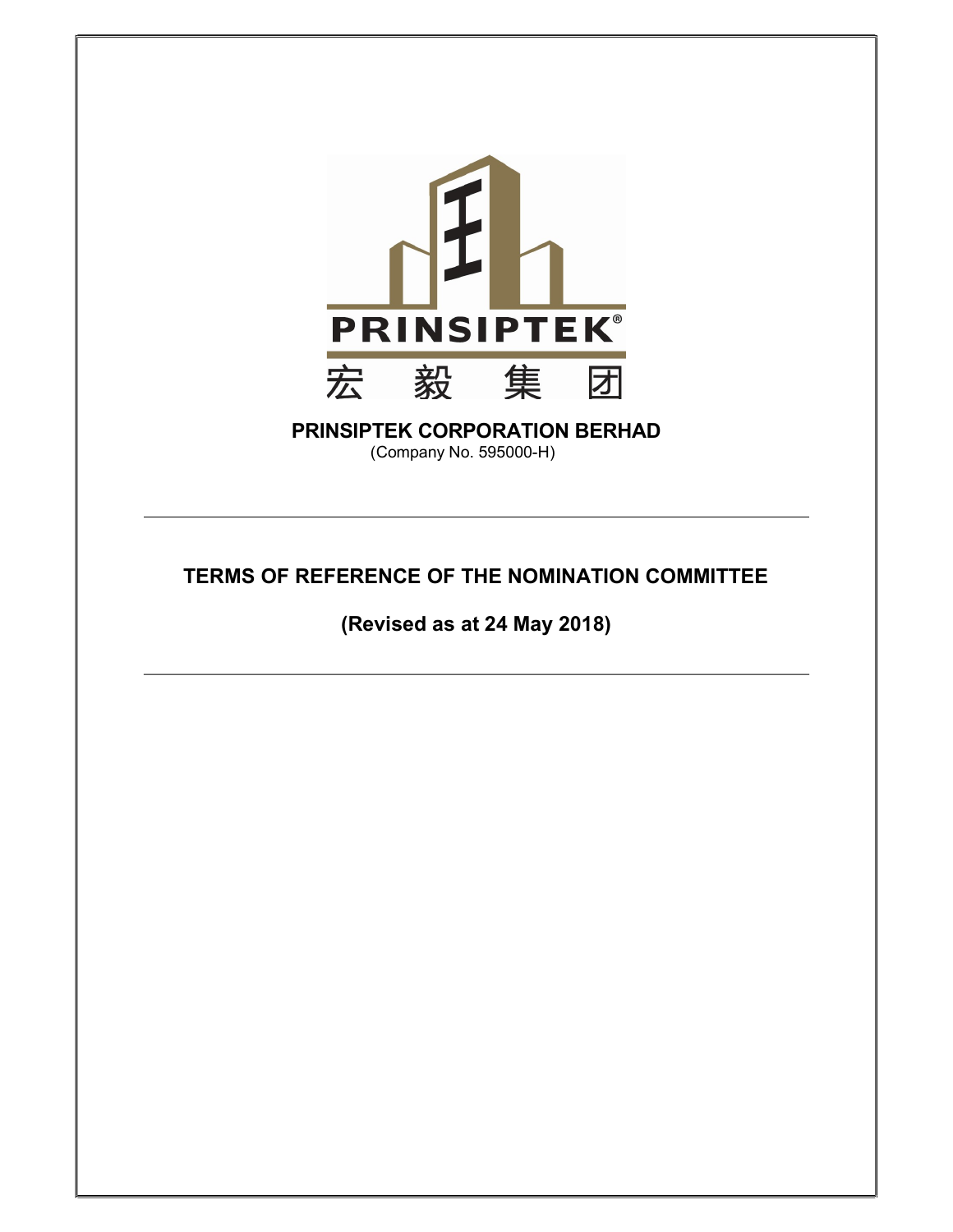## 1. OBJECTIVE OF THE COMMITTEE

- 1.1 The Nomination Committee ("the Committee") of Prinsiptek Corporation Berhad ("PCB") is established to assist the Board in relation to following areas:
	- a) To identify and assess the qualified individuals to serve as Board members and recommending such candidates for appointment to the Board and Board Committees; and
	- b) To conduct periodic evaluations for assessment of the effectiveness of the Board as a whole and contribution of each individual Director and Board Committees member, in ensuring the Board and Board Committees are comprised of individuals with an optimal mix of qualifications, skills and experience.

## 2. COMPOSITION OF THE COMMITEE

- 2.1 The Committee shall comprise exclusively of Non-Executive Directors with a majority of them being Independent Directors.
- 2.2 The composition of the committee must not be less than three (3) Members. Where the Members for any reason are reduced to less than three (3), the Board shall within three (3) months of the event, appoint such number of new Members as may be required to make up the minimum number of three (3) Members.
- 2.3 All Members shall hold office only for so long as they serve as Directors of the Company.
- 2.4 The change of the Members of the Committee shall be decided by the Board from time to time.

## 3. CHAIRMAN OF THE COMMITTEE

- 3.1 The Chairman of the Committee shall be an Independent Non-Executive Director appointed by the Board amongst the member of the Committee.
- 3.2 Should the Chairman be absent from any meeting, one of the members from amongst the Committee shall be elected as the Chairman.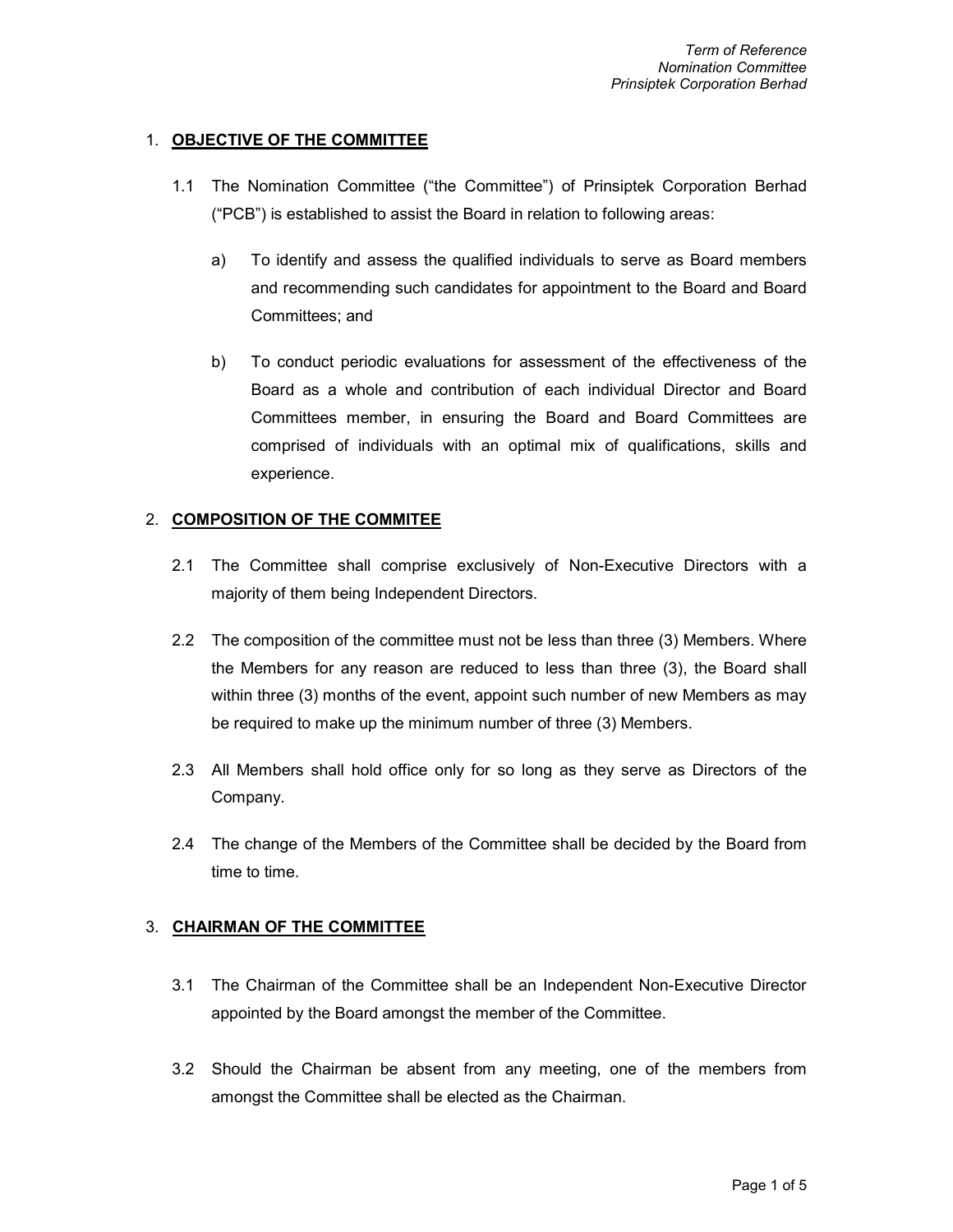#### 4. **SECRETARY OF THE COMMITTEE**

- 4.1 The Company Secretary and/or his or her representative shall be the Secretary of the Committee.
- 4.2 The Secretary shall draw up an agenda for each meeting, in consultation with the Chairman of the Committee. The Agenda shall be sent to all members of the Committee at least five (5) working days before each meeting together with the relevant papers.
- 4.3 The Secretary shall promptly prepare the written minutes of the meeting and distribute it to each member. The minutes of the Committee meeting shall be confirmed and signed by the Chairman of the meeting at the next meeting.
- 4.4 The minutes of each meeting shall be entered into the minutes book kept at the registered office of the Company under the custody of the Company Secretary. The minutes shall be available for inspection by members of the Board and other persons deemed appropriate by the Company Secretary.

#### 5. MEETINGS OF THE COMMITTEE

- 5.1 The Committee shall meet at least once a year or at such other times as the Chairman of the Committee deemed necessary.
- 5.2 The Chairman of the Committee, or the Secretary on the requisition of the Members, shall at any time summon a meeting of the Members by giving due notice together with an agenda of items to be discussed.
- 5.3 No business shall be transacted at any meeting of the committee unless a quorum is present. Two (2) Members of the Committee shall be constitute a quorum, of which at least one (1) shall be an Independent Non-Executive Director.
- 5.4 Any decision arising at the meeting shall be decided by a majority of votes, each Member having one vote and a determination by a majority of Member shall for all purposes be deemed a determination of the Members. In case of an equality of votes, the Chairman of the meeting shall have a second or casting vote.
- 5.5 All recommendations and findings of the Committee shall be submitted to the Board of Directors for approval.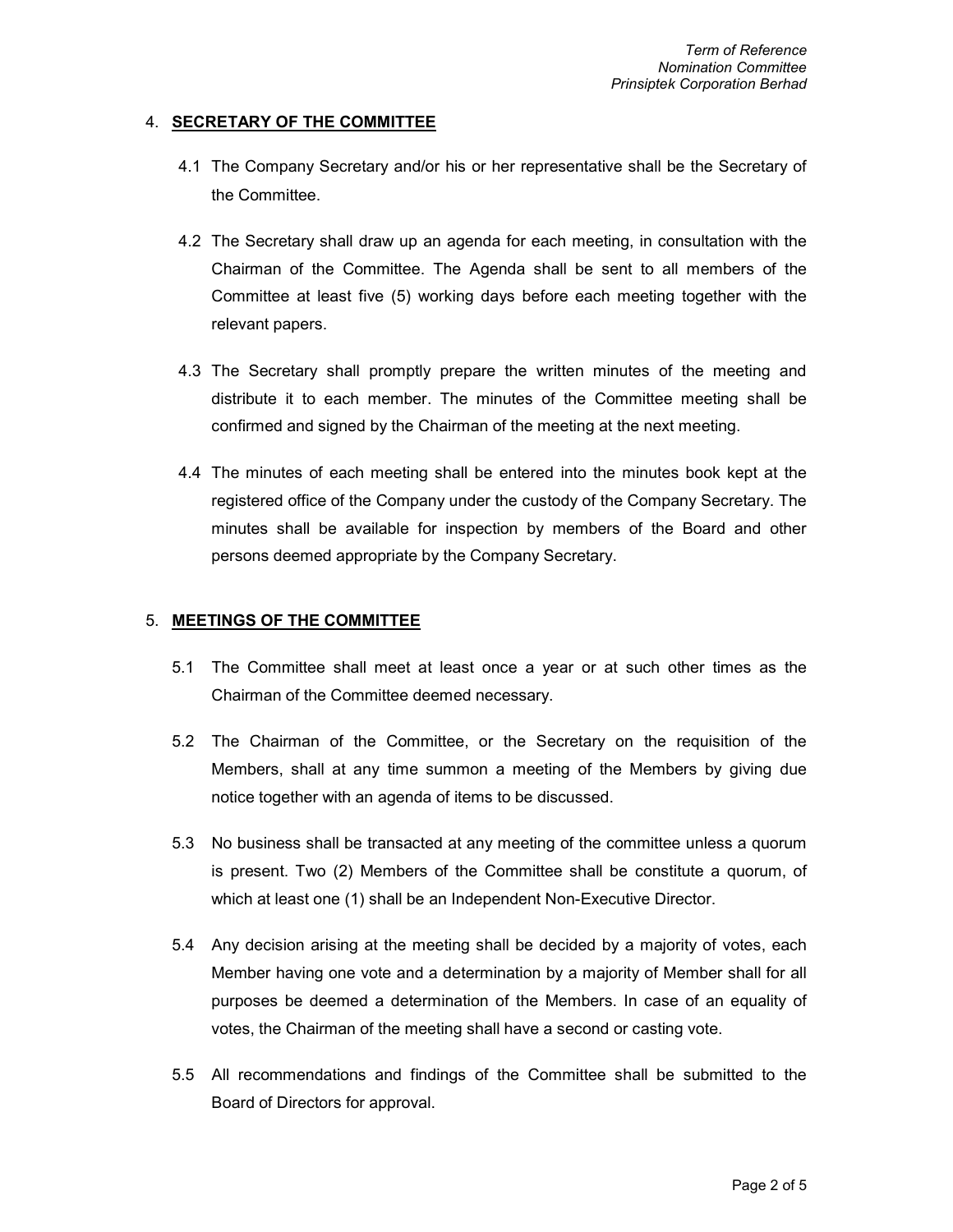5.6 The Managing Director and/or other appropriate officers may be invited where their presence is considered appropriate as determined by the Committee Chairman.

#### 6. CIRCULAR RESOLUTION

A resolution in writing, signed by a majority of the Committee members being entitled to receive notice of a meeting of the Committee, shall be as valid and effectual as if it had been passed at a meeting of the Committee duly convened and held.

#### 7. DUTIES AND RESPONSIBILITIES OF THE COMMITTEE

The following are the main duties and responsibilities of the nomination Committee collectively. These are not exhaustive and can be augmented if necessary by Board approval:

- 7.1 To examine the size of the Board with a view to determine the number of Directors on the Board in relation to its effectiveness and ensure that at every annual general meeting, one-third of the Directors for the time being shall retire from office. A retiring Director shall be eligible for re-election. Every Director, including the Managing Director, shall be subject to retirement at least once in every 3 years.
- 7.2 To undertake an annual review of the present size, structure and composition of the Board and Board Committees as well as the required mix of skills, experience and competency required and make recommendations to the Board with regard to any adjustments that are deemed necessary.
- 7.3 To evaluate and review annually the effectiveness of the Board as a whole, the various Committees and each individual Director's contribution to the effectiveness on the process of the Board.
- 7.4 To identifying and make recommendation to the Board on new candidates for appointment to the Board or to fill board vacancies as and when they arise.
- 7.5 To identify, recommend and nominate suitably qualified candidates for the Board in terms of appropriate balance of skills, expertise, attributes and core competencies, taking into consideration the character, experience, integrity, competence and time commitment prior to the appointment.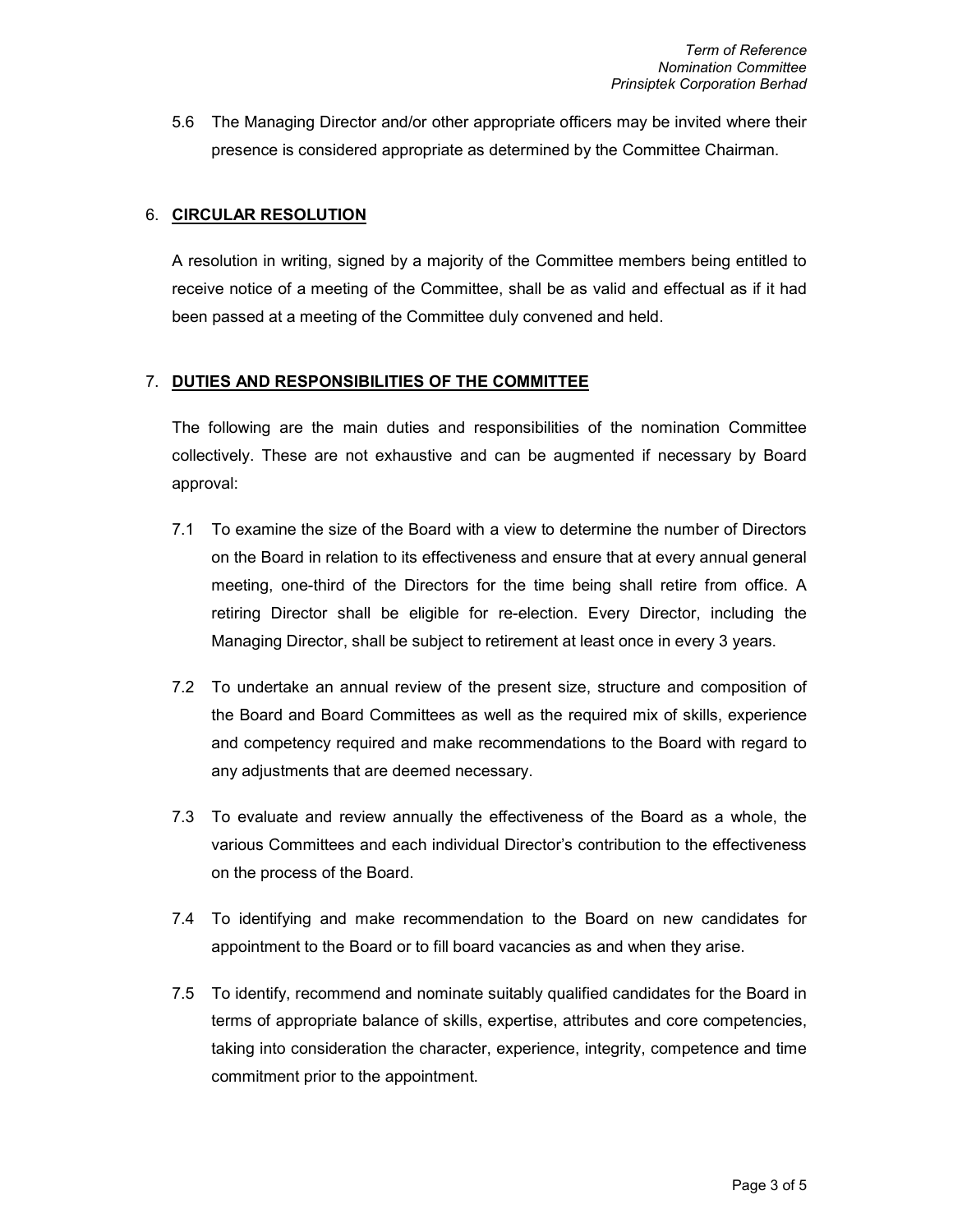- 7.6 To ensure that orientation and education programmes are provided for new members of the Board.
- 7.7 To review the retirement of Directors, the Directors who are eligible for re-election and the retention of Directors who have served beyond nine (9) years as Independent Directors, and to assess their eligibility for re-election or retention with appropriate criteria prior to recommending to the Board the candidates for reelection or retention.
- 7.8 To develop the criteria to assess the the independency of each of the Independent Directors.
- 7.9 To review annually the term of office and performance of the Audit Committee and each of its members annually to determine whether the Audit Committee and its members have carried out their duties in accordance with the Terms of Reference.
- 7.10 To oversee the disclosures of Nomination made in the annual report and notice to General Meetings.
- 7.11 To recommend to the Board, candidates for all directorships proposed by the Managing Director and, within the bounds of practicability, by any other senior executive or any director or shareholder and to recommend to the Board candidates to fill the Board Committees. A description /specification for the new Directors should be drafted before identifying possible candidates. Candidates should be evaluated against this specification.

## 8. POWERS AND AUTHORITY OF THE COMMITTEE

- 8.1 In carrying out its duties and responsibilities, the Committee shall have:
	- a) The resources which are required to perform its duties;
	- b) Full, free and unrestricted access to any information, records, properties and personnel of the Company and any other companies within the Group;
	- c) Full access to independent professional advice and expertise, where necessary; and
	- d) Access to the advice and services of the Company Secretary.